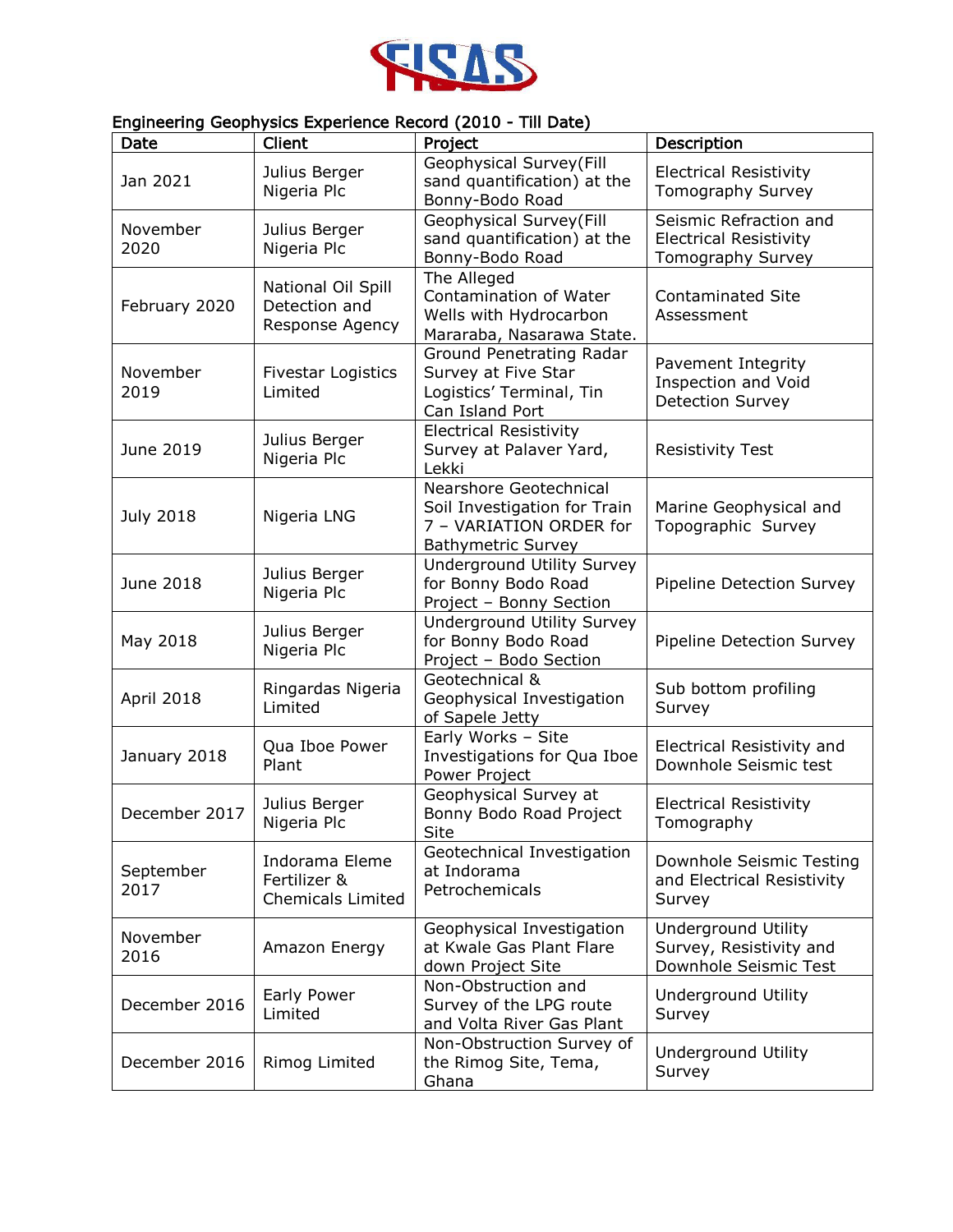

| Date              | Client                                                    | Project                                                                                                               | Description                                          |
|-------------------|-----------------------------------------------------------|-----------------------------------------------------------------------------------------------------------------------|------------------------------------------------------|
| April 2016        | Globeleg Adviser<br>Limited                               | Electrical resistivity<br>investigation for Aboadze<br>power plant, Ghana                                             | <b>Vertical Electrical</b><br>Sounding               |
| March 2016        | Saipem<br>Contracting<br>Nigeria Limited                  | Bathymetric survey of<br>Quantum Methanol Plant<br>Project Site                                                       | Seabed Mapping                                       |
| October 2015      | Chevron Nig Ltd.                                          | Voids/Cavity Investigation<br>of a Quay site at Chevron<br>Warri dock                                                 | Ground Penetrating Radar<br>Survey                   |
| September<br>2015 | Idmon<br>Engineering &<br><b>Construction Nig</b><br>Ltd. | Voids/Cavity Investigation<br>at a Quay site in Warri                                                                 | Ground Penetrating Radar<br>Survey                   |
| <b>July 2014</b>  | Conduril<br>Engenharia, S.A,<br>Angola                    | Voids/Cavity Investigation<br>at a Quay site in Soyo city                                                             | Ground Penetrating Radar<br>Survey                   |
| September<br>2014 | <b>NNPC</b>                                               | <b>Electrical Resistivity</b><br>Tomography of Nargajuna<br><b>Fertiliser Plant</b>                                   | Electrical resistivity<br>tomography                 |
| <b>July 2014</b>  | <b>ILF Consulting</b><br>Engineers                        | RTL-Lagos Cable Car<br>Topographic survey                                                                             | Underground utility<br>survey                        |
| March 2014        | Asset and<br>resources<br>management<br>company           | Golf Estate Omagwa<br>Iguwruta Rivers State                                                                           | Electrical resistivity<br>tomography                 |
| March 2014        | Saipem<br>Contracting<br>Nigeria Limited                  | Dangote Plant Project,<br>Lekki                                                                                       | Vertical electric sounding                           |
| March 2014        | <b>OKLNG</b>                                              | <b>OKLNG Survey</b>                                                                                                   | Offshore Geophysical<br>Survey                       |
| 2013              | <b>NNPC</b>                                               | Ogidigben Bathymetric<br>Survey                                                                                       | Offshore Geophysical<br>Survey                       |
| 2013              | SCC Nig. Limited                                          | Karshi Dam Site Electric<br>Resistivity Survey                                                                        | <b>Electric Resistivity</b><br>Tomography Survey     |
| May 2013          | Julius Berger<br>Nigeria                                  | Azura Independent Power<br>Project                                                                                    | Down hole Testing                                    |
| April 2013        | ENI Ghana E & P                                           | Seismic Refraction                                                                                                    | Seismic Refraction                                   |
| November<br>2012  | Indorama EPLC                                             | Indorama Eleme<br>Petrochemical                                                                                       | Resistivity Survey                                   |
| August 2012       | Bilfinger                                                 | Nest Oil O-Cell Installation<br>& Testing                                                                             | O-cell fabrication,<br>installation & testing        |
| July 2012         | <b>Roth Construction</b><br>Inc.                          | ExxonMobil Malabo Dos II<br>Office Complex<br><b>Underground Utility</b><br>Investigation & Benchmark<br>Verification | Underground utility scan<br>& benchmark verification |
| June 2012         | Saipem<br>Contracting<br>Nigeria Limited                  | Agenebode Fertiliser Plant<br>Project - GI                                                                            | Resistivity, setting out                             |
| June 2012         | Julius Berger Ltd                                         | <b>CBN Lagos Site</b><br>Investigation                                                                                | Underground utility scan                             |